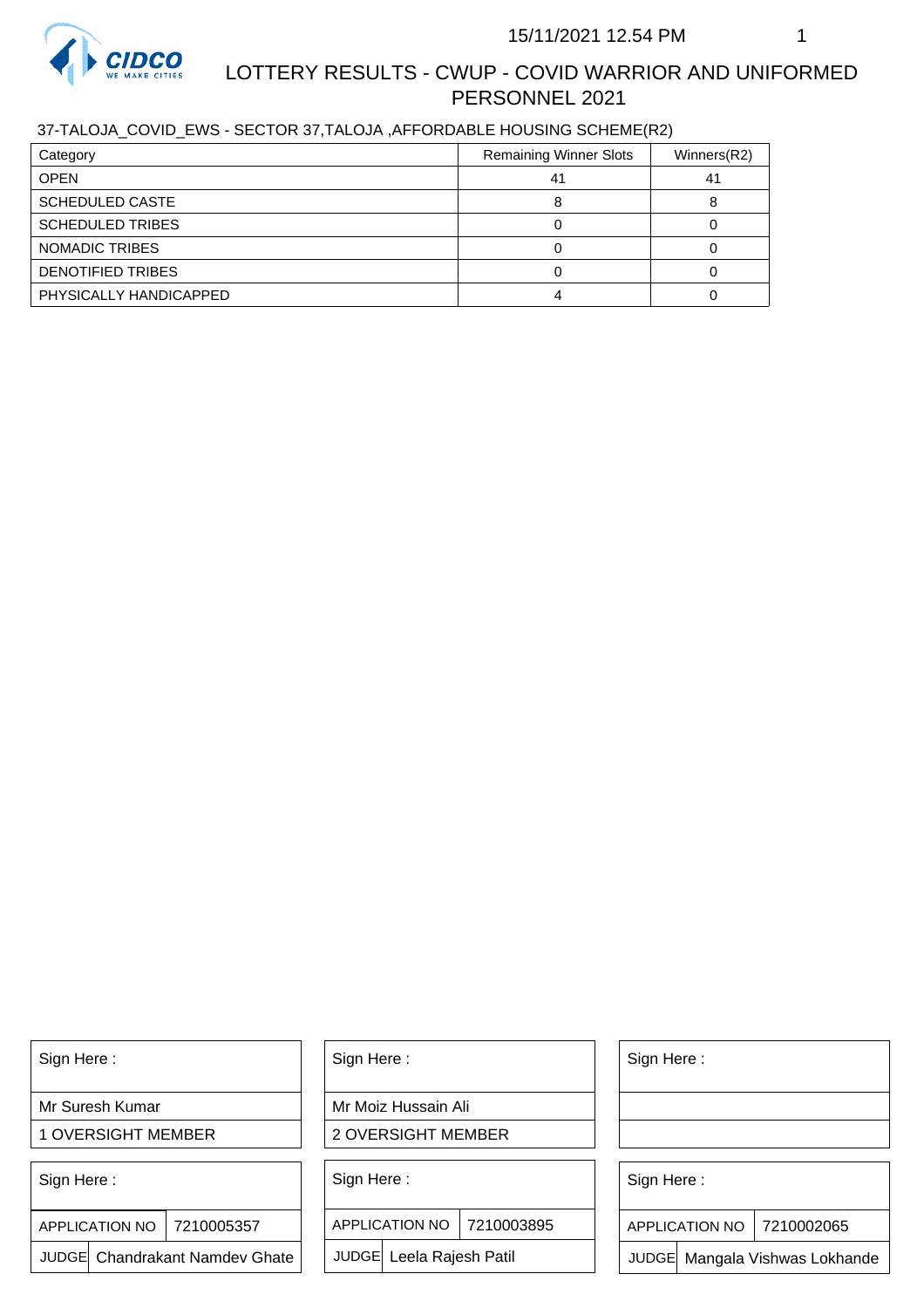

Winner List

 LOTTERY RESULTS - CWUP - COVID WARRIOR AND UNIFORMED PERSONNEL 2021

#### Scheme: 37-TALOJA\_COVID\_EWS - SECTOR 37,TALOJA ,AFFORDABLE HOUSING SCHEME

Category - OPEN - OPEN

| Priority No     | Application<br>Number | <b>Applicant Name</b>                       | Flat*<br>Bd, Wg, Fl, Ft (Rnd) | Priority No | Application<br>Number | <b>Applicant Name</b>           | Flat*<br>Bd, Wg, Fl, Ft (Rnd) |
|-----------------|-----------------------|---------------------------------------------|-------------------------------|-------------|-----------------------|---------------------------------|-------------------------------|
| 1               | 7210005988            | Mr Kunal Mukund Suradkar   E02, -, 2, 6(R2) |                               | 21          | 7210004267            | Ms Swati Balasaheb Batule       | E05, -, 10,<br>4(R2)          |
| $\mathbf{2}$    | 7210003778            | Mr Ramchandra Maruti<br>Tate                | E01, -, 6, 3(R2)              | 22          | 7210005246            | Mr Vilas Tukaram Ubhare         | E05, -, 11,<br>1(R2)          |
| 3               | 7210009080            | Mr Shivaji Limbaji Bandgar                  | $E05, -, 4, 6(R2)$            | 23          | 7210003526            | Ms Sayali Kamalakant<br>Kasekar | E05, -, 0, 2(R2)              |
| $\overline{4}$  | 7210003437            | Mr Laxman Madhukar<br>Jagdale               | E04, -, 6, 3(R2)              | 24          | 7210006470            | Mr Dilip Anaji Kadav            | E02, -, 11,<br>2(R2)          |
| $5\phantom{.0}$ | 7210004215            | Mrs Archana Khetrappa<br>Sonkade            | E05, -, 7, 4(R2)              | 25          | 7210005683            | Mr Sandeep Madhukar<br>Sankpal  | E02, -, 6, 5(R2)              |
| 6               | 7210007213            | Mr Bhagwan Rangnath<br>Katkar               | E03, -, 2, 4(R2)              | 26          | 7210004503            | Mr Chetan Neelkanth<br>Rawool   | E03, -, 8, 5(R2)              |
| $\overline{7}$  | 7210000012            | Ms Shruti Manoj Vaviya                      | $E01, -1, 1, 5(R2)$           | 27          | 7210000128            | Mr Pratik Suren Jaydeokar       | E04, -, 5, 1(R2)              |
| 8               | 7210009969            | Mr Rajaram Vithal Mulik                     | $E01, -2, 3(R2)$              | 28          | 7210003764            | Mr Vilas Pandurang More         | $E02, -, 9, 6(R2)$            |
| 9               | 7210007314            | Mrs Usha Bapu Patil                         | $E05, -, 5, 5(R2)$            | 29          | 7210009512            | Mr Chetan Khashaba<br>Jadhav    | E01, -, 4, 2(R2)              |
| 10              | 7210000299            | Mrs Rekha Rohidas Sapkal   E03, -, 8, 3(R2) |                               | 30          | 7210005333            | Ms Smruti Sunil Parab           | E01, $-$ , 3, 6(R2)           |
| 11              | 7210007826            | Mrs Meena Meghsham<br>Pawar                 | E04, -, 0, 6(R2)              | 31          | 7210004653            | Mrs Anita Sanjay Deokar         | E05, $-$ , 1, 2(R2)           |
| 12              | 7210002710            | Mr Asit Samanta                             | E05, -, 2, 5(R2)              | 32          | 7210003839            | Mrs Vimal Anand Jadhav          | E02, $-$ , $7$ , $3(R2)$      |
| 13              | 7210004409            | Mrs Rasika Rakesh Shirke                    | E01, -, 10,<br>4(R2)          | 33          | 7210007924            | Mr Vitthal Jagannath<br>Sawant  | E01, -, 7, 4(R2)              |
| 14              | 7210000111            | Mr Sanjay Vishnu Patil                      | E05, -, 11,<br>3(R2)          | 34          | 7210006667            | Ms Tejaswini Sampat<br>Shejwal  | E04, -, 4, 3(R2)              |
| 15              | 7210001880            | Mrs Varsha Vitthal Bhaskar                  | E03, -, 11,<br>3(R2)          | 35          | 7210003561            | Mr Sandeep Anant Sawant         | $E05, -13,$<br>3(R2)          |
| 16              | 7210002332            | Mr Aniket Satish Kale                       | E04, $-$ , 5, 2(R2)           | 36          | 7210008805            | Mr Arjun Vasant Pawar           | E02, $-$ , 8, 6(R2)           |
| 17              | 7210003421            | Mr Suraj Ravindra Pisal                     | $E04, -3, 6(R2)$              | 37          | 7210000521            | Mrs Laxmi Santosh<br>Tambitkar  | E03, -, 8, 1(R2)              |
| 18              | 7210002485            | Mrs Pooja Pandurang Mote                    | E05, -, 10,<br>3(R2)          | 38          | 7210001246            | Mrs Tara Umesh Sutar            | $E05, -13,$<br>5(R2)          |
| 19              | 7210009514            | Charoshila<br>Mrs<br>Chandrakant Khedekar   | E01, -, 8, 4(R2)              | 39          | 7210003643            | Mrs Chhaya Ankush<br>Nivangune  | E01, -, 8, 2(R2)              |
| 20              | 7210007397            | Mr Ganesh Hindurao<br>Bhandvalkar           | $E01, -12,$<br>3(R2)          | 40          | 7210003786            | Mrs Poonam Dattatray<br>Raskar  | E03, -, 2, 1(R2)              |
|                 |                       |                                             |                               |             |                       |                                 |                               |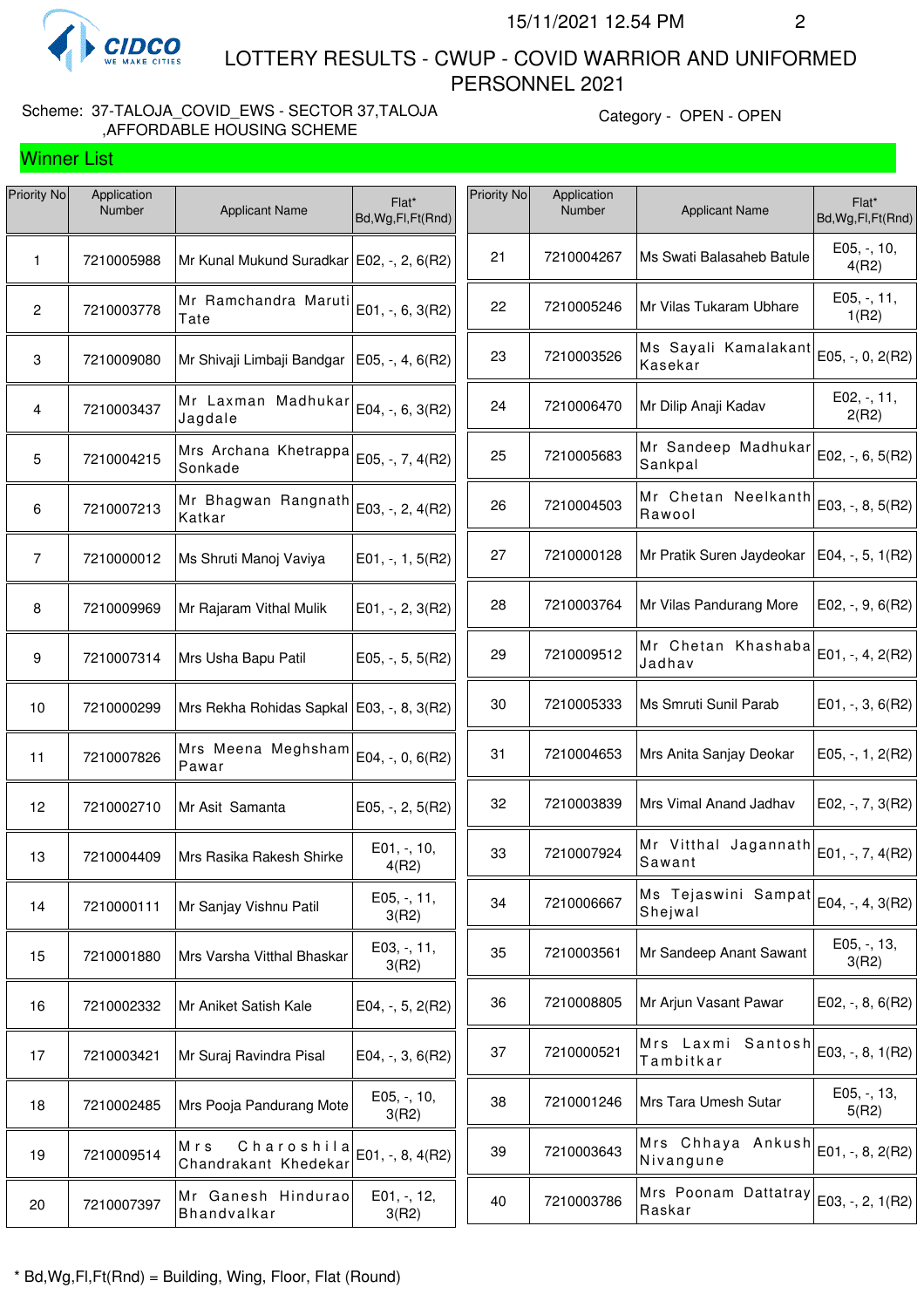

 LOTTERY RESULTS - CWUP - COVID WARRIOR AND UNIFORMED PERSONNEL 2021

#### Scheme: 37-TALOJA\_COVID\_EWS - SECTOR 37,TALOJA ,AFFORDABLE HOUSING SCHEME

Category - OPEN - OPEN

# Winner List

| Priority No | Application<br>Number | <b>Applicant Name</b>         | Flat*<br>Bd, Wg, Fl, Ft (Rnd) |
|-------------|-----------------------|-------------------------------|-------------------------------|
| 41          | 7210007549            | Mrs Sayali Sandeep <br>Taware |                               |